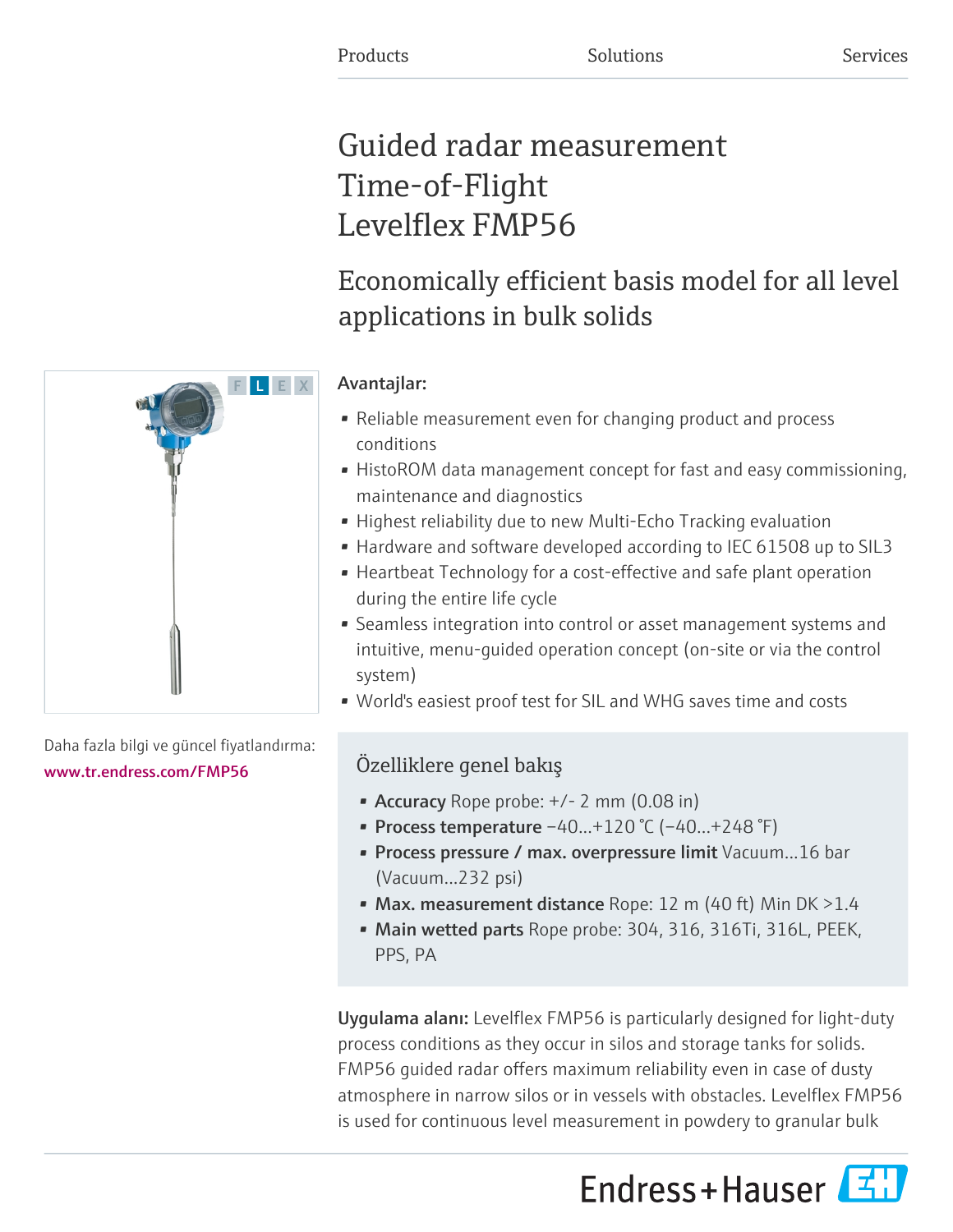solids. Dust, filling noises, temperature layers and gas layers do not affect the measurement.

## Özellikler ve şartlar

Continuous / Solids Measuring principle

Guided radar

### Characteristic / Application

Basic device for pulling forces up to 12 kN Rope probe Integrated data memory, Factory precalibrated, Reliable measuring: in dusty atmosphere, in high + narrow silos, in vessels + obstacles.

### Specialities

Heartbeat Technology, Bluetooth® commissioning, Operation and maintenance SmartBlue App, HistoROM, RFID TAG for easy identification

#### Supply / Communication

2-wire (HART / PROFIBUS PA/ FOUNDATION Fieldbus), 4-wire (HART), Bluetooth® wireless technology and App (optional)

#### **Accuracy**

Rope probe: +/- 2 mm (0.08 in)

#### Ambient temperature

 $-40...+80$  °C  $(-40...+176)$ <sup>°</sup>F)

#### Process temperature

 $-40...+120$  °C  $(-40...+248$ °F)